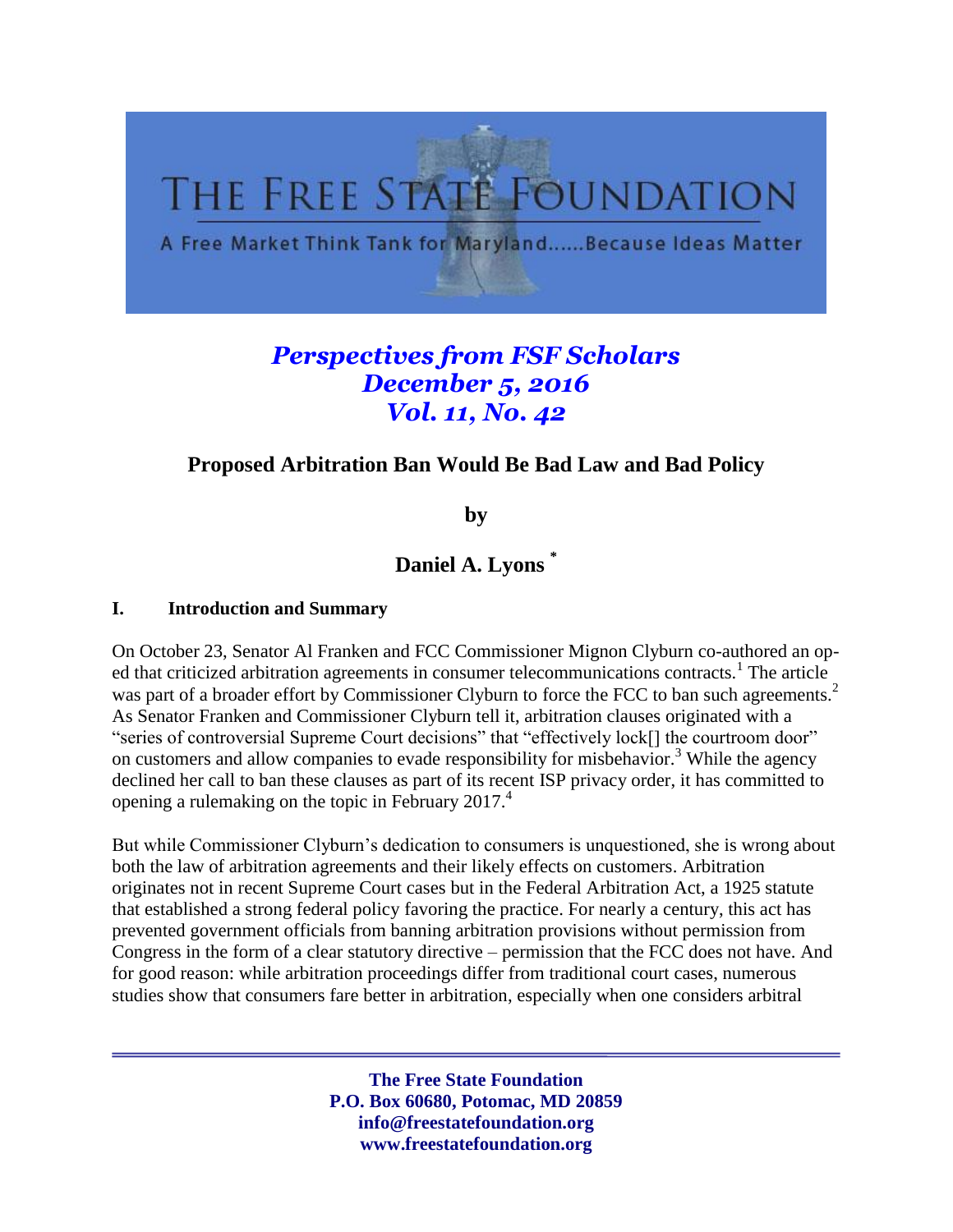rules and industry best practices that limit consumer exposure and provide incentives to pursue even small claims. Companies prefer arbitration not because they are more likely to win, but because they can resolve disputes more quickly and less expensively than through traditional litigation. And in the event that a claim proves difficult to arbitrate, Section 208 of the Communications Act assures that the Commission remains available as a backstop for consumer complaints.

The 2016 election will prompt a change in FCC leadership, which means it is less likely now that the agency will follow through on its commitment to propose new rules about arbitration agreements. But because the issue remains hotly contested, it is worthwhile to flesh out in greater detail why Commissioner Clyburn's proposed ban is both bad law and bad policy.

#### **II. The Commission Lacks Authority to Prohibit Consumer Arbitration Agreements**

As a threshold matter, the proposed ban runs afoul of the Federal Arbitration Act (FAA). The statute provides that any "written provision in any…contact evidencing a transaction involving commerce to settle by arbitration a controversy thereafter arising out of such contract or transaction…shall be valid, irrevocable, and enforceable, save upon such grounds as exist at law or in equity for the revocation of any contract."<sup>5</sup> As the Supreme Court explained (in an opinion written by progressive luminary Justice William Brennan), the FAA "is a congressional declaration of a liberal federal policy favoring arbitration agreements, notwithstanding any [] substantive or procedural policies to the contrary."<sup>6</sup> Congress passed the statute "in response to widespread judicial hostility to arbitration agreements."<sup>7</sup> Federal policy favoring arbitration affords the parties "discretion in designing arbitration processes [] to allow for efficient, streamlined procedures tailored to the type of dispute."<sup>8</sup>

The Supreme Court recently rejected a ban similar to that proposed by Commissioner Clyburn – in the explicit context of a telecommunications contract. In *AT&T Mobility v. Concepcion* (2011), customers brought a putative class action alleging they were improperly charged sales taxes on "free" phones under their wireless service contracts. AT&T moved to compel arbitration under the contract, which required arbitration of all disputes between the parties and prohibited classwide procedures.<sup>10</sup> The trial court denied the motion, holding that the ban on class arbitration was unconscionable under California law, which governed the agreement.<sup>11</sup> But the Supreme Court reversed, holding that California's prohibition on collective-arbitration waivers was preempted by the FAA.<sup>12</sup> The Court summarized its lengthy arbitration jurisprudence in no uncertain terms: "When state law prohibits outright the arbitration of a particular type of claim, the analysis is straightforward: The conflicting rule is displaced by the .<br>FAA.''<sup>13</sup>

Although *Concepcion* focused on state laws prohibiting arbitration, the same principles apply to agency rules that would prohibit the practice. After all, the Administrative Procedure Act requires courts to "hold unlawful and set aside agency action…found to be…in excess of statutory jurisdiction, authority, or limitations, or short of statutory right" or "otherwise not in accordance with law."<sup>14</sup> Agency rules must accord not only with the agency's own organic statute, but also "other Acts…where Congress has spoken…more specifically to the topic at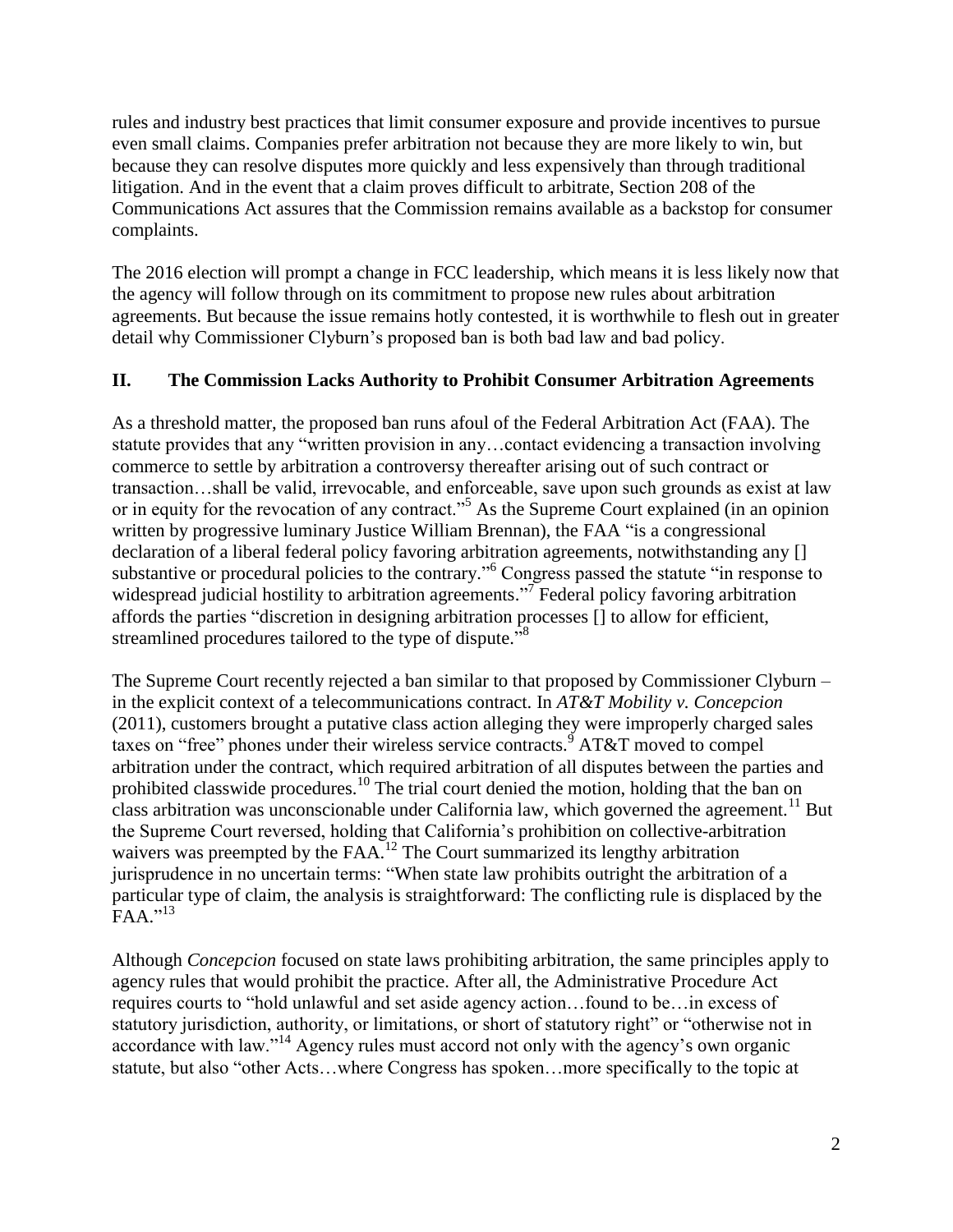hand."<sup>15</sup> This means that to override the FAA's strong endorsement of arbitration agreements generally, the Commission would need specific statutory authority to regulate such agreements in the telecommunications context.

And this is where the FCC differs from other agencies that Senator Franken and Commissioner Clyburn cite to support their proposed ban. The op-ed notes that other agencies, such as the Department of Defense and the Consumer Financial Protection Bureau (CFPB), have adopted or are considering bans on arbitration agreements by entities subject to their regulatory purview. With respect to the Defense Department, this prohibition arises not from agency regulation but from statute, specifically the Defense Appropriations Act of 2010, which bars large defense contractors from requiring employees to arbitrate civil rights or sexual harassment claims.<sup>16</sup> The statute stemmed from Halliburton's (unsuccessful) attempt to arbitrate claims arising from an employee who alleged she was raped by co-workers in Iraq. This harm is a far cry from a hypothetical "mysterious 99-cent fee…appearing on your broadband bill" about which Senator Franken and Commissioner Clyburn express concern – far enough for Congress to have created a statutory exception to the FAA to cover such claims. Similarly, the CFPB is considering rules limiting arbitration in consumer financial services agreements because the Dodd-Frank Act explicitly directed the Bureau to study and, if necessary, restrict such agreements in this specific context.<sup>17</sup>

The FCC lacks a similar statutory mandate to consider the role of arbitration agreements in telecommunications contracts, and therefore is subject to the FAA's general policy in favor of arbitration agreements. For any agency concerned with respecting the boundaries of its statutory authority – or with avoiding another embarrassing reversal in federal court – this legal reality should be the end of the matter.

### **III. A Ban on Arbitration Agreements Would Be Bad Policy**

Aside from these legal obstacles, a ban on consumer arbitration agreements is also likely to be bad policy. Admittedly, Senator Franken and Commissioner Clyburn raise a concern that is reflected among many academics, namely, the potential that arbitration panels may be systemically biased in favor of corporations and against consumers. But, of course, these claims are empirical in nature and can be tested. After years of criticism based largely upon anecdotal evidence and supposition, scholars are beginning to study arbitration more thoroughly, finding results that are at odds with this perceived wisdom. Surveying these recent studies, Professor Peter Rutledge of the University of Georgia Law School concluded that "most of the methodologically sound empirical research does not validate the criticisms of arbitration."<sup>18</sup> For example, he explains that contrary to popular critique, in employment cases "arbitration generally results in higher win rates and higher awards for employees than litigation."<sup>19</sup> Rutledge states that "most measures – raw win rates, comparative win rates, comparative recoveries and comparative recoveries relative to amounts claimed – do not support the claim that consumers and employees achieve inferior results in arbitration compared to litigation."<sup>20</sup>

Professor Rutledge's results are mirrored by a 2010 study by Northwestern Law School's Searle Civil Justice Institute, which looked at the results of over 300 consumer arbitrations by the American Arbitration Association, one of the leading arbitral forums. The study found that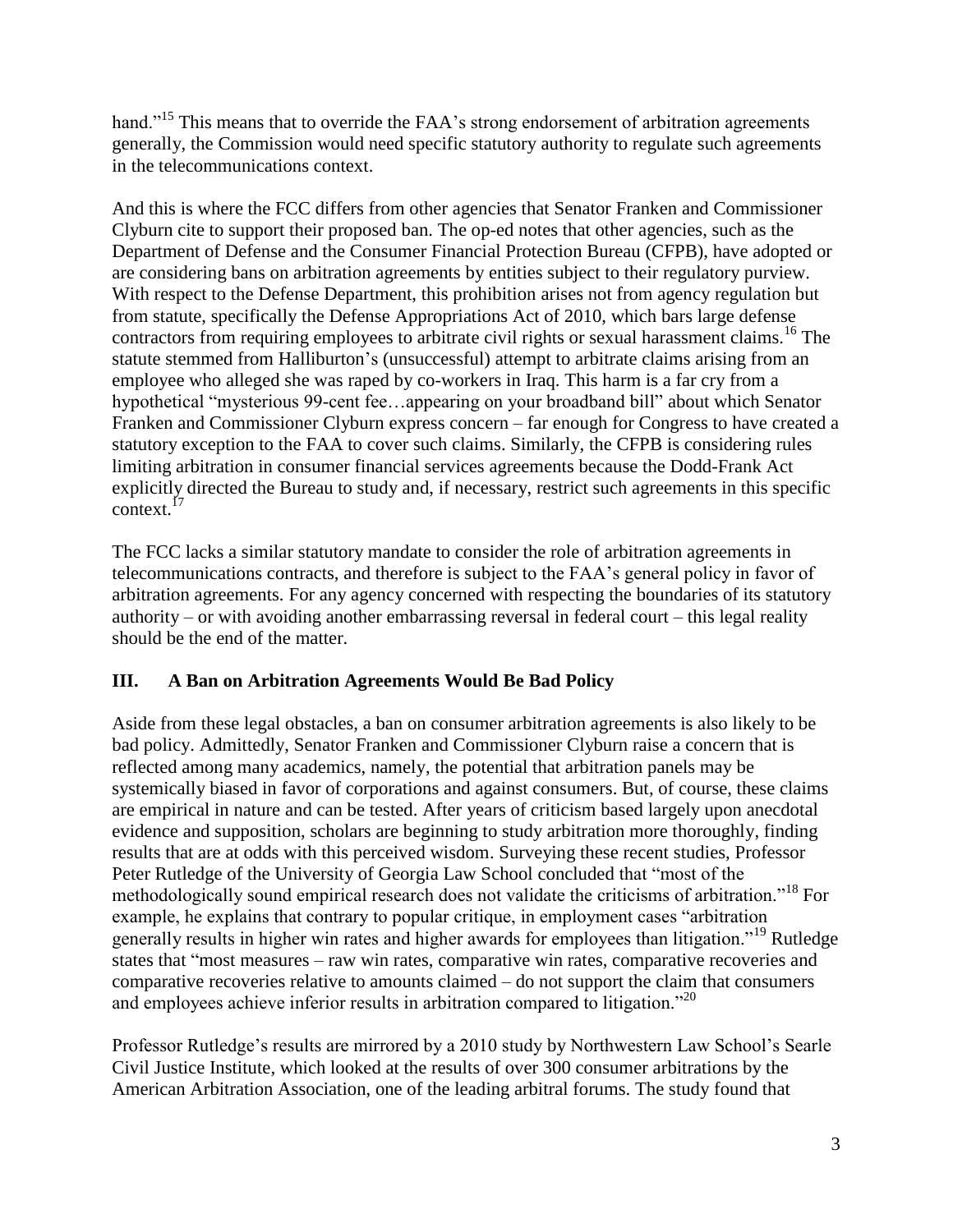<span id="page-3-0"></span>consumers won some relief 53% of the time, and 63% of successful consumers who requested attorney's fees received them. $^{21}$  The study also found no statistically significant difference between the success rate of repeat players and non-repeat players.<sup>22</sup> Of course, both this study and Professor Rutledge's article correctly note that more analysis is needed. But these studies provide no support for, and therefore call into question, the policy claims driving the call for an arbitral ban.

Senator Franken and Commissioner Clyburn seem particularly troubled by clauses prohibiting class arbitration. In addition to the "mysterious 99-cent charge" hypothetical noted above, they imagine a scenario in which a customer pays for an upgrade to faster Internet service but the service keeps cutting out, and another one in which a customer seeking to terminate service is charged a \$200 early termination fee that he or she does not remember agreeing to. They argue that, absent the ability to aggregate multiple smaller claims into a larger payday, no consumerfriendly lawyer has an incentive to take the case, and any consumer who pursues such litigation will pay more in court costs than he or she can expect to recover. Therefore, they argue, the claimant effectively lacks a forum to seek relief.

While on the surface these anecdotes seem compelling and help flesh out the general arguments in favor of class actions, a closer examination reveals three difficulties with this logic. First, as Commissioner Michael O'Rielly noted when dissenting from the Broadband Privacy Order, the "fact-specific nature of many of the disputes that end up in arbitration – such as an incorrect bill – do not lend themselves to class certification."<sup>23</sup> Federal Rule of Civil Procedure 23(b)(3), which governs class actions for damages, allows certification only if questions of law or fact common to class members predominate over any questions affecting individual members. In each of the three scenarios above, liability could turn upon individual facts unique to each claimant. For example, both the "mysterious 99-cent charge" and the early termination fee turn upon specific facts about what the claimant was told about the purpose of the charge and whether the claimant agreed – facts that differ from claimant to claimant and therefore make class certification inappropriate.<sup>24</sup> Similarly, poor service quality could stem from environmental factors unique to each customer's property, which makes class certification impossible.

Second, while it may not be cost-efficient to *litigate* small claims in a traditional courtroom, it may nonetheless be worthwhile to *arbitrate* such claims. Many corporations, including telecommunications companies, adopt consumer-friendly arbitration practices that help make smaller claims viable. For example, the court in *Concepcion* noted that AT&T's arbitration agreement included the following provisions:

- Customers could file a complaint with a simple one-page web form;
- AT&T must pay all costs for nonfrivolous claims;
- The arbitration must occur in the county where the customer is billed;
- For claims less than \$10,000, the customer could proceed in person, by telephone, or on written submissions alone;
- Either party could elect to proceed in small claims court rather than arbitration;
- AT&T could not seek reimbursement for attorney's fees; and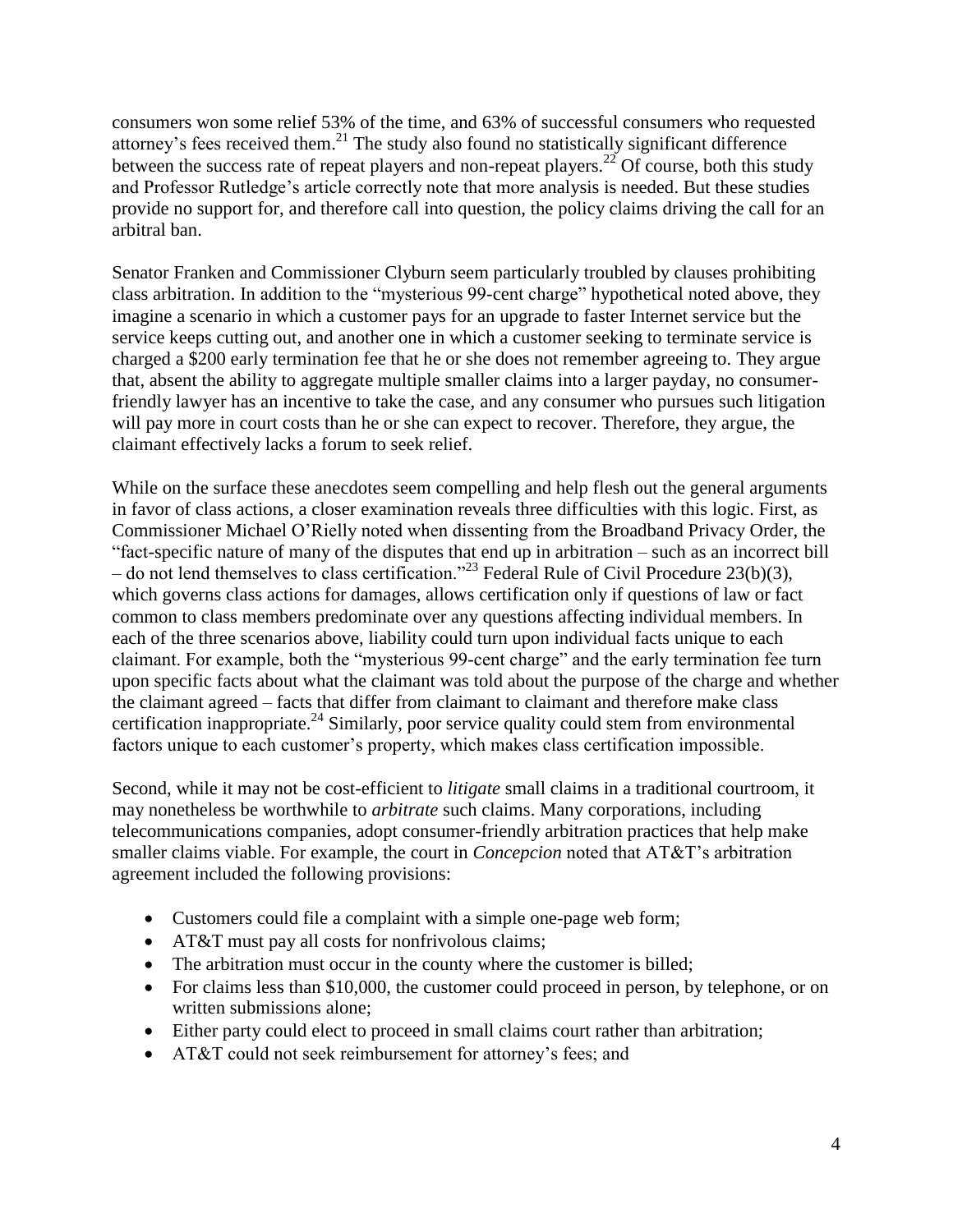If the customer received an arbitration award greater than  $AT&T$ 's last settlement offer, the company would pay a minimum \$7500 recovery plus twice the claimant's attorney's fees.<sup>25</sup>

The trial court found that the informal resolution process was likely to "prompt full or even…excess payment to the customer without the need to arbitrate."<sup>26</sup> More importantly, the \$7500 premium provided a "substantial inducement for the customer to pursue the claim in arbitration" even if it was for a small amount. In fact, the trial court found that consumers who pursued individual arbitration were *better off* than participants in a class action, which "could take months, if not years, and which might yield an opportunity to submit a claim for recovery of a small percentage of a few dollars."<sup>27</sup> Nor is AT&T an outlier in this regard: in a recent FCC filing Verizon explained that its customers similarly receive their choice of in-person, telephonic, or written proceedings, that the company covers all arbitration fees, and that the customer is guaranteed \$5000 plus attorney's fees if he or she receives an award greater than the company's final settlement offer.<sup>28</sup> In the CFPB proceeding, the U.S. Chamber of Commerce highlighted similar provisions in arbitration agreements by many different companies, including Amazon, Dell, Microsoft, American Express, and Sprint.<sup>29</sup> Where companies do not assume all costs voluntarily, national arbitration organizations typically cap consumer arbitration costs by rule, mandating the remaining costs be paid by the company.<sup>30</sup> For example, under AAA rules the consumer pays a \$200 filing fee but the company pays all other costs, including arbitrator compensation, expenses, hearing fees, and room rental fees.<sup>31</sup>

<span id="page-4-0"></span>Finally, even if Commissioner Clyburn were correct that individual arbitration was not costeffective, there remains a forum available for the consumer to file a complaint and seek redress: the Federal Communications Commission. Section 208 of the Communications Act allows consumers to file complaints directly with the agency for any violation of its common carriage duties.<sup>32</sup> Those duties include the obligation to assure that "all charges, practices, classifications, and regulations for and in connection with such communications service, shall be just and reasonable<sup>33</sup> and that it avoid "unjust or unreasonable discrimination in charges, practices, classifications, regulations, facilities, or services."<sup>34</sup> And Section 209 authorizes the Commission to order telecommunications carriers to pay damage awards to consumers based on their filed complaints.<sup>35</sup> Most companies acknowledge, as they must, that arbitration agreements do not displace a consumer's right to bring issues before federal, state, or local authorities such as the FCC.<sup>36</sup> So the idea that class waivers mean that corporations "evade accountability" for misconduct and become "impossible to stop," as Senator Franken and Commissioner Clyburn claim, $37$  is simply false. The Commission itself remains a backstop for consumer complaints that somehow escape arbitration.

#### **IV. Conclusion**

In recent years the Commission has displayed an unfortunate tendency to pursue controversial policy objectives even in the face of serious questions about its authority to do so. For example, in its rush to support municipal broadband, the agency was willfully blind to Supreme Court precedent that clearly foreclosed it from preempting state laws governing municipal actions.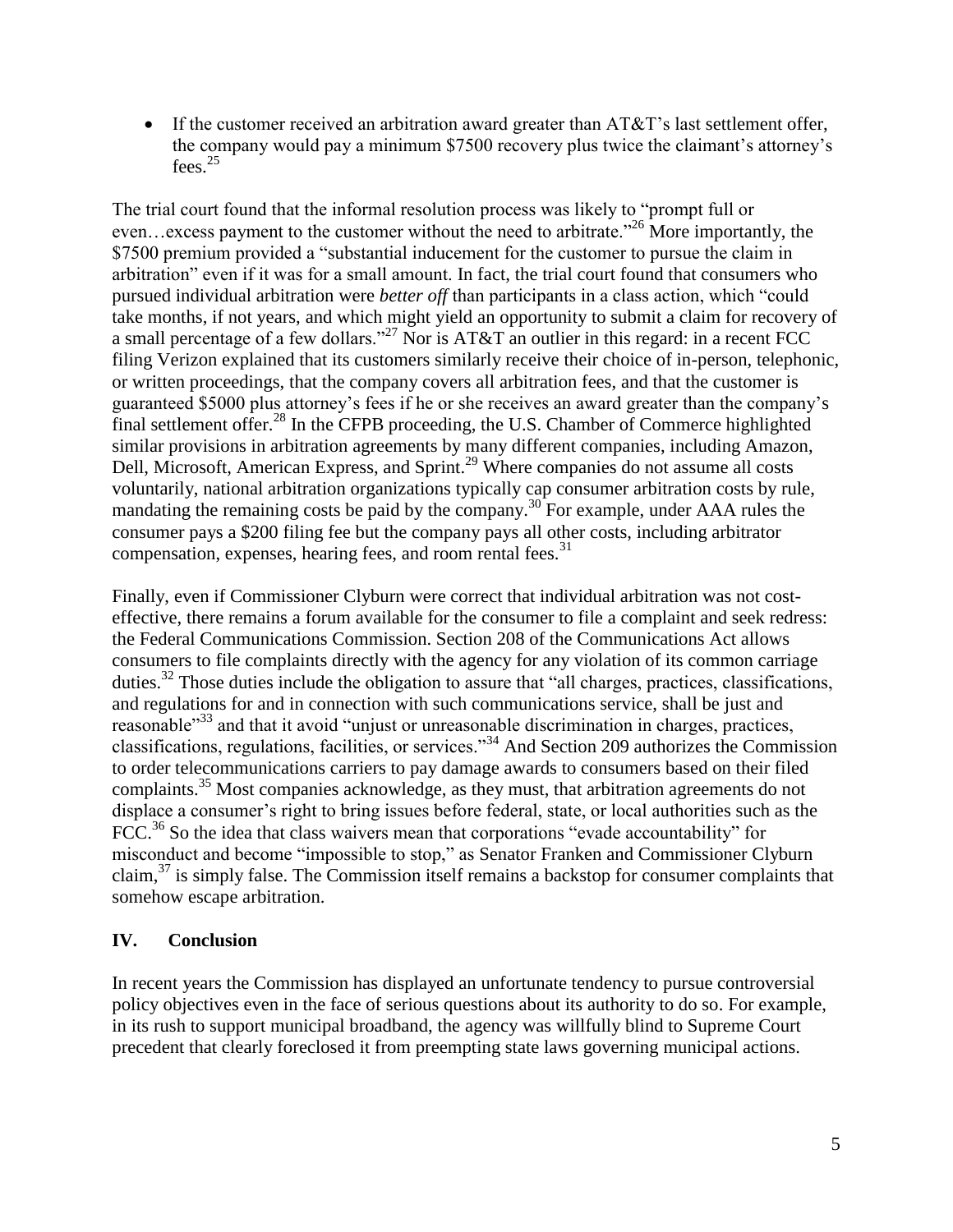When challenged, the agency suffered an embarrassing and entirely foreseeable defeat in the Sixth Circuit.<sup>38</sup> Commissioner Clyburn's proposed arbitration ban suffers from a similarly glaring legal deficiency, and if enacted would likely suffer a similar fate in court.

It would be doubly foolish for the agency to risk another such loss in pursuit of such a poor policy. The crusade against arbitration agreements is built upon a caricature of both the arbitration process and the companies that rely upon them. In reality, consumers fare well in arbitration proceedings, particularly when arbitral organizations and companies adopt procedures that minimize the burden of arbitration on consumers and provide adequate incentives to pursue even small claims. The concern about loss of class status is exaggerated, as many telecommunications issues are not suitable for class treatment and even if they were, individual arbitration has numerous structural advantages over traditional class litigation.

Ultimately, the Commission itself remains an adjudicator of last resort for such claims, meaning that a consumer can always choose not to pursue arbitration, but instead to vest his or her concerns in the agency Congress designated as the country's expert on telecommunications issues. An arbitration ban would be a boon to trial lawyers, but it's difficult to see how foregoing the benefits of arbitration would be beneficial to American consumers.

*\** Daniel A. Lyons, an Associate Professor of Law at Boston College Law School, is a Member of the Free State Foundation's Board of Academic Advisors. The Free State Foundation is an independent**,** nonpartisan free market-oriented think tank located in Rockville, Maryland.

http://transition.fcc.gov/Daily\_Releases/Daily\_Business/2016/db1020/DOC-341824A1.pdfc.

8 *Id.* at 344.

 $\overline{a}$ 

<sup>&</sup>lt;sup>1</sup> Al Franken & Mignon Clyburn, How Your Internet Provider Restricts Your Rights, Time Magazine, Oct. 23, 2016, available at http://time.com/4541176/al-franken-arbitration-clauses/?iid=sr-link2.

<sup>&</sup>lt;sup>2</sup> See, e.g., Keynote Remarks of Commissioner Mignon L. Clyburn, #Solutions2020 Policy Forum, Georgetown University Law Center, Oct. 19, 2016, available at

<sup>3</sup> Franken & Clyburn, *supra* note [1.](#page-0-0)

<sup>&</sup>lt;sup>4</sup> In re Protecting the Privacy of Customers of Broadband and Other Telecommunications Services, Final Order, WC Docket No. 16-106, Nov. 2. 2016, ¶ 14, 305, available at

http://transition.fcc.gov/Daily\_Releases/Daily\_Business/2016/db1103/FCC-16-148A1.pdf.

 $59$  U.S.C. § 2.

<sup>6</sup> *Moses H. Cone Mem. Hosp. v. Mercury Const. Corp*., 460 U.S. 1, 24 (1983).

<sup>7</sup> *AT&T Mobility v. Concepcion*, 563 U.S. 333, 339 (2011); *see also id*. at 360 (Breyer, J, dissenting) (discussing legislative history about "costliness and delays of litigation").

<sup>9</sup> *Id.* at 337.

<sup>10</sup> *Id.*

<sup>11</sup> *Id.* at 338.

<sup>12</sup> *Id.* at 344.

<sup>13</sup> *Id.* at 341 (citing *Preston v. Ferrer*, 552 U.S. 346, 353 (2008)).

 $14$  5 U.S.C. § 706.

<sup>15</sup> *FDA v. Brown & Williamson Tobacco Corp*., 529 U.S. 120, 133 (2000).

<sup>16</sup> Pub. L. 111-118 (Dec. 19, 2009).

<sup>&</sup>lt;sup>17</sup> Public Law 111-203, 124 Stat. 1376 (2010), section 1028(a). Senator Franken and Commissioner Clyburn also reference recently adopted or proposed arbitration bans by the Department of Education and the Center for Medicare